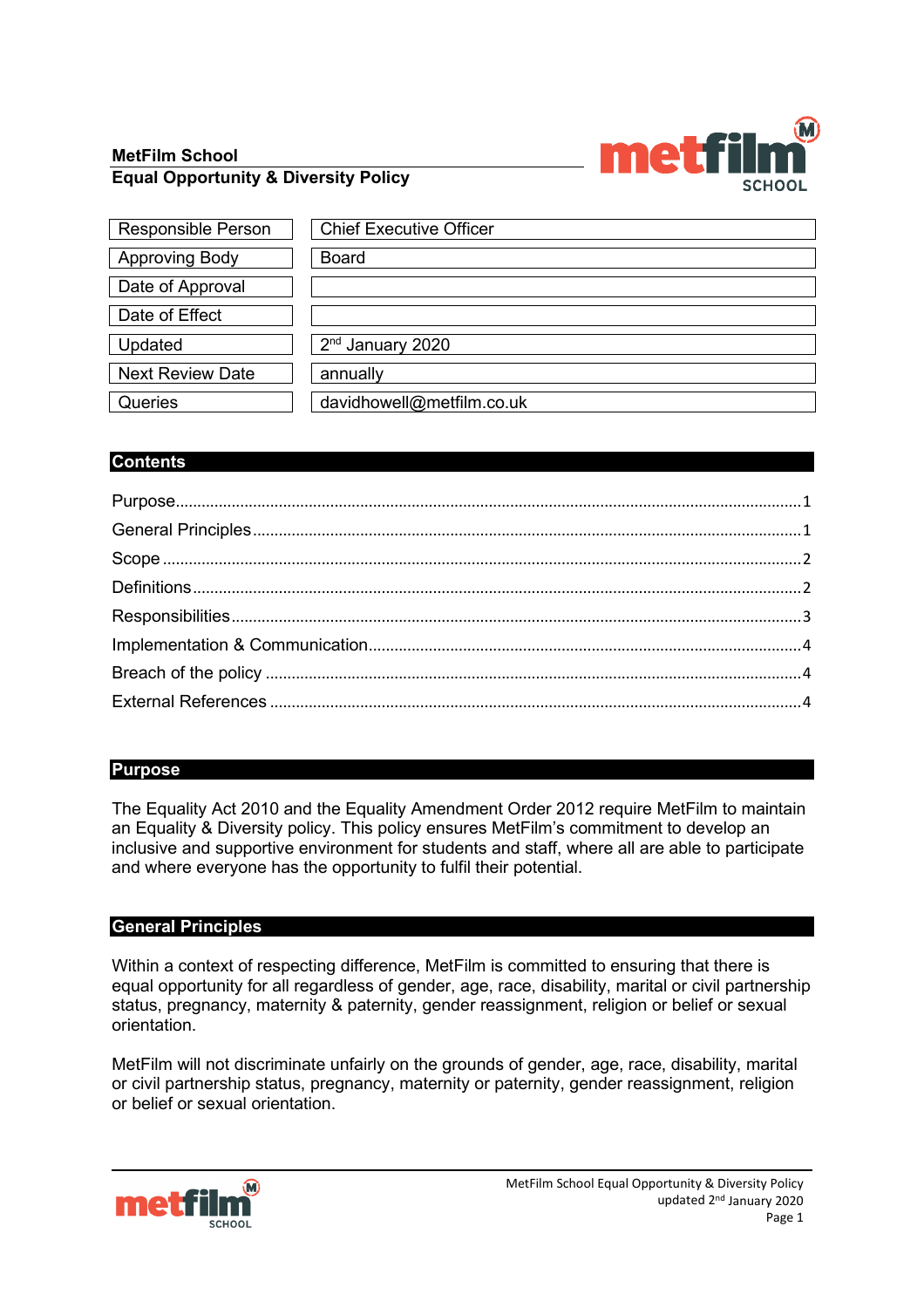MetFilm is committed to removing unfair and discriminatory practices in all contexts and at all levels and, as a result, to encouraging full contribution from its diverse community.

MetFilm is committed to actively opposing all forms of discrimination and calls on all members of its community to make a similar personal commitment.

MetFilm is committed to providing education and training to meet the aspirations of as many as possible of those whom it deems to have the ability and motivation to benefit.

MetFilm believes that all its students, employees and visitors are entitled to be treated with dignity and, as such, that discriminatory behaviour will not be tolerated.

Equality and diversity priorities will align with and underpin MetFilm's Strategic Plan as well as operational planning at all levels.

MetFilm will make reasonable adjustments for students and staff, in accordance with identified needs, wherever possible within the statutory criteria.

### <span id="page-1-0"></span>**Scope**

This policy covers all aspects of the MetFilm's academic provision and business process including, but not limited to, programme development; student recruitment and admissions; learning and teaching; assessment; marketing; recruitment; induction; pay; conditions of service; staff development; change management; promotions; grievance and disciplinary procedures; course development.

This policy also applies to relationships with other institutions and with suppliers and contractors.

This policy also applies to potential students and employees.

# <span id="page-1-1"></span>**Definitions**

### **Employees**

In the context of this policy an employee is defined as any person contracted to work for, or provide services to MetFilm. This includes any person on a permanent or zero hour contract, provision of teaching services agreement, casual worker contract, apprenticeship or provision of services agreement.

#### **Discrimination**

Discrimination is unequal or differential treatment which leads to one person being treated more or less favourably than others are, or would be, treated in the same or similar circumstances on the grounds of belonging to a protected group (see below). Discrimination may be direct or indirect.

#### **Protected Groups**

- 1. Age
- 2. Disability
- 3. Gender Reassignment
- 4. Marriage and Civil Partnership
- 5. Pregnancy, Maternity & Paternity

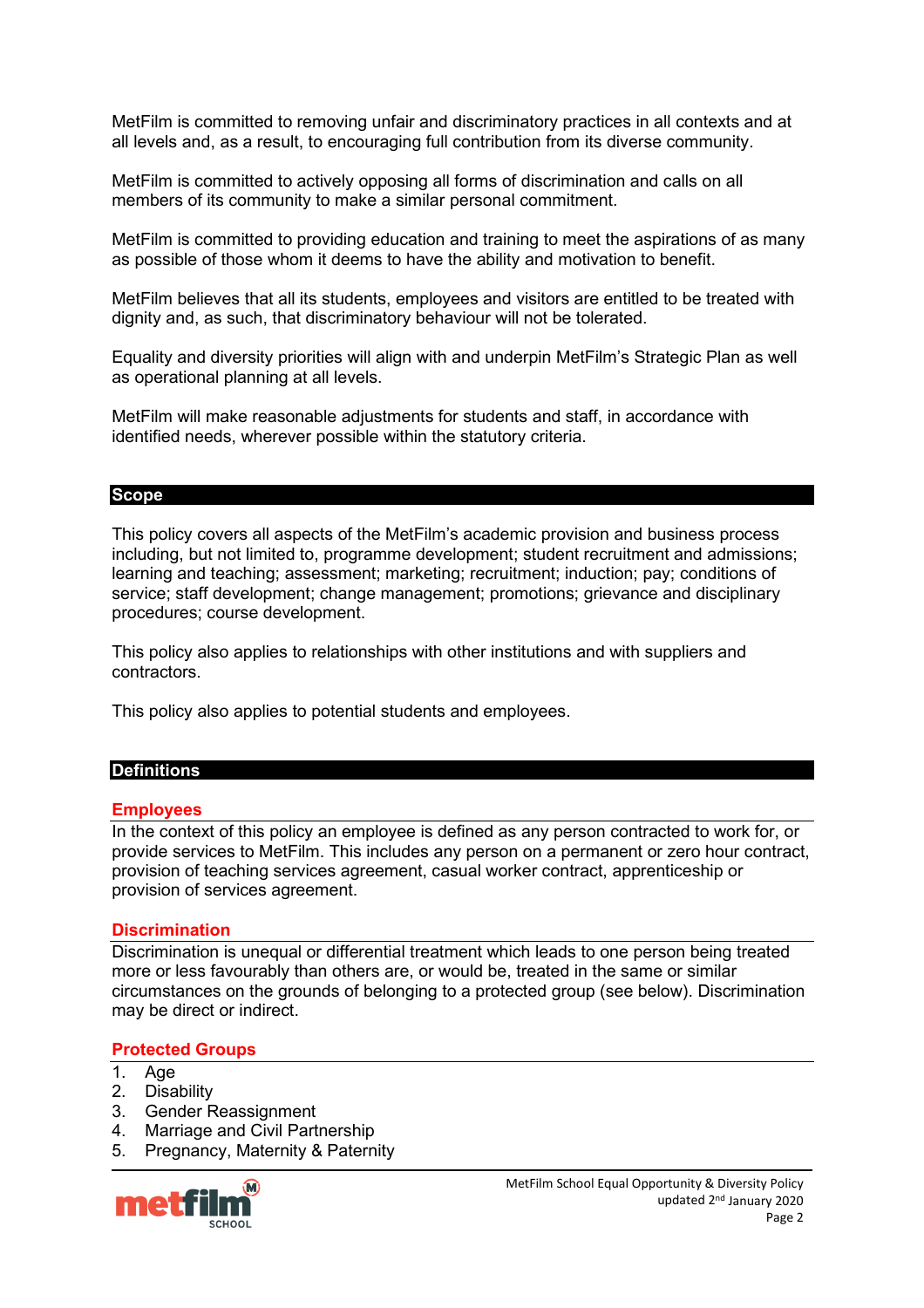- 6. Race
- 7. Sex
- 8. Sexual Orientation
- 9. Religion and Belief

## **Direct Discrimination**

Direct discrimination occurs when a person or a policy, criterion or practice intentionally treats a person less favourably than another on grounds related to their identity with one of the protected groups listed above.

## **Indirect Discrimination**

Indirect discrimination occurs when a person or a policy, criterion or practice applies equally to all but:

- $\circ$  is detrimental to a considerably larger proportion of people from a group identified as having one or more of the protected characteristics than from the general populace (ie a protected group)
- $\circ$  the need for the application of the policy cannot be justified on a neutral basis
- $\circ$  the person to whom the policy, criterion or practice is being applied suffers unfair detriment from the application of said policy, criterion or practice

## **Harassment**

Harassment occurs when a person is subjected to unwanted conduct that has the purpose or effect of violating their dignity or creating an intimidating, hostile, degrading, humiliating or offensive environment. The Protection from Harassment Act 1997 makes harassment a criminal offence. The Protection of Freedom Act 2012 created two new offences (under sections 2A and 4A of the 1997 Act) of:

- o Stalking
- o Stalking involving fear of violence or serious alarm and distress.

## **Victimisation**

Victimisation occurs when a person is treated less favourably because they have bought or intend to bring internal or legal proceedings about discrimination, or they have given or intend to give evidence in an internal or legal proceeding about discrimination.

## **Discriminatory Language**

As a general rule: if age, gender, sexual preference, ethnicity, or any other category of identification or difference is not relevant to a discussion, then it should not be specified. If it is relevant, then it should be discussed respectfully. The use of offensive language, derogatory terms, stereotypes, or generalisations about an individual or group should also be avoided. The following are some of the major forms of discriminatory language (click on each word for web hyperlink): [extra-visibility,](http://www.equity.uts.edu.au/language/inclusive/why.html#extravisibility) [invisibility,](http://www.equity.uts.edu.au/language/inclusive/why.html#invisibility) [stereotypes,](http://www.equity.uts.edu.au/language/inclusive/why.html#stereotypes) [derogatory labels,](http://www.equity.uts.edu.au/language/inclusive/why.html#derogatorylabels) [offensive language](http://www.equity.uts.edu.au/language/inclusive/why.html#offensivelanguage) & [trivialising language.](http://www.equity.uts.edu.au/language/inclusive/why.html#trivialisinglanguage)

## <span id="page-2-0"></span>**Responsibilities**

Every member of the MetFilm community has a moral and legal responsibility to promote equal treatment and opportunity within that community and to respect its diversity. MetFilm expects that all students, employees and/or visitors will act in such a way as to avoid subjecting other students, employees and/or visitors to direct or indirect discrimination and/or harassment or victimisation on the grounds of their gender, age, race, disability,

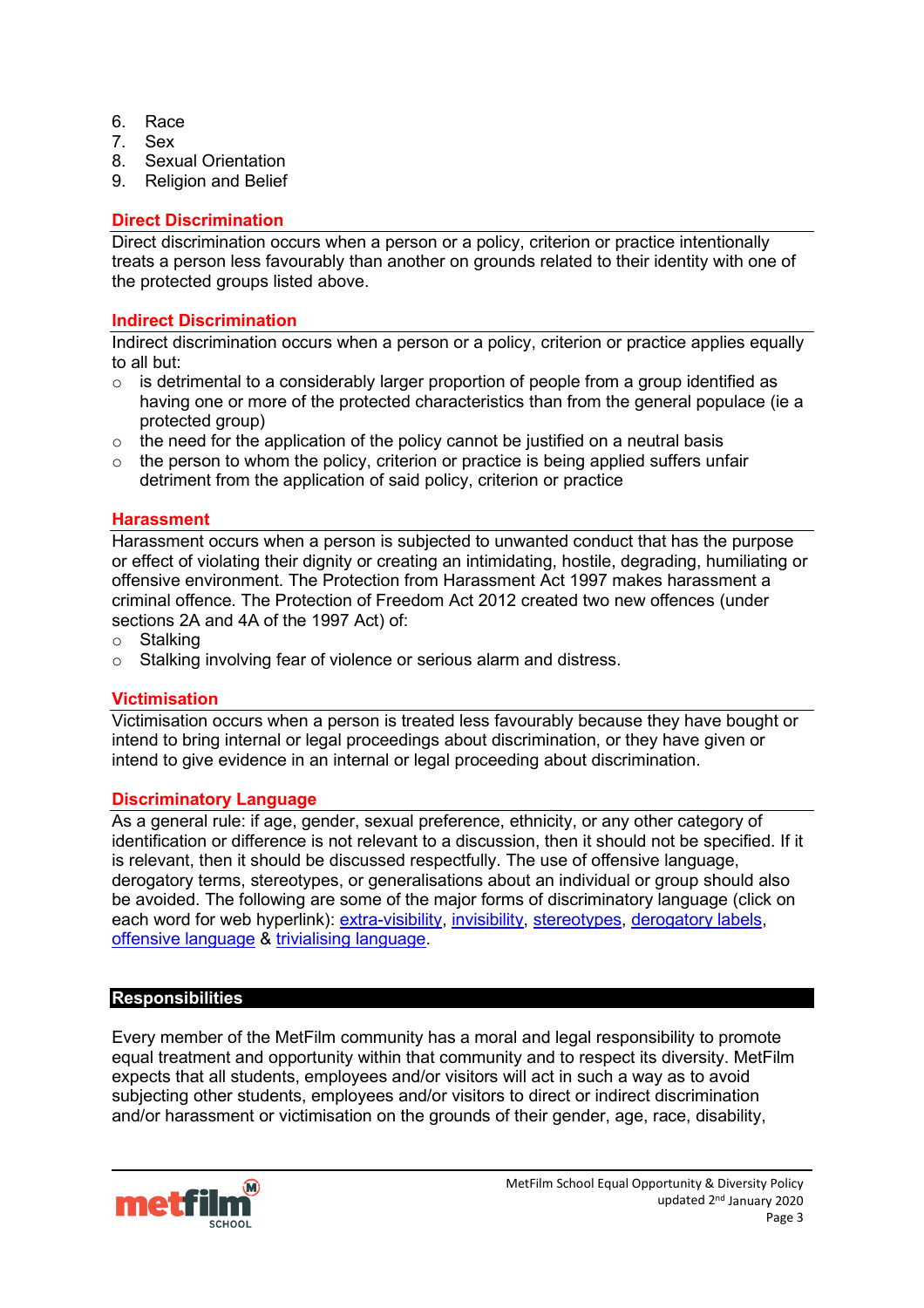gender identity or reassignment, marital or civil partnership status, pregnancy, maternity or paternity, disability, religion or belief or sexual orientation.

The Board and Executive take responsibility for achieving the objectives of this policy and for ensuring compliance with the Equality Act 2010 and the Equality Act Amendment Order 2012.

The Academic Board is responsible for matters relating to equality of opportunity in student recruitment and admissions, for developing policies which meet legislation and best practice, for monitoring the impact of these policies on different minority groups, and for reviewing relevant student recruitment and admissions statistics.

The Head of Student Services & Deputy Director are responsible for matters relating to equality of opportunity in learning, teaching and assessment, for developing policies which meet legislation and best practice, for monitoring the impact of these policies on different minority groups, and for providing relevant student statistics.

The Human Resources Manager is responsible for matters relating to equality of opportunity in employment, for developing policies which meet legislation and best practice, for monitoring the impact of these policies on different minority groups, and for providing relevant employment statistics.

Students and employees are responsible for ensuring that their actions are carried out in accordance with this policy. They may be held personally to account should their actions fall short of the requirements of this policy in any way.

#### <span id="page-3-0"></span>**Implementation & Communication**

The Head of Student Services, reporting to the Executive Committee, will be responsible for the co-ordination of policy initiatives. These initiatives will be developed in consultation with students and staff. Students and staff will be regularly informed of their responsibilities towards the promotion and implementation of relevant policies and procedures and regular training and development will be provided.

The Equality and Diversity policy is available on MetFilm's VLE (Moodle) and the website, as well as in the intranet (MetFilm Central).

#### <span id="page-3-1"></span>**Breach of the policy**

The MetFilm will take seriously any instance of non-adherence to the Equality and Diversity policy by students, employees or visitors. Any instances of non-adherence will be investigated with the intent of resolving matters. Where appropriate, such instances may be considered under the relevant disciplinary policy for employees or students.

#### <span id="page-3-2"></span>**External References**

1. The Equality Act 2010 (available [here\)](https://www.legislation.gov.uk/ukpga/2010/15/contents): The MetFilm policy has been informed by the Equality Act 2010 consolidated, simplified, strengthened and replaced previous legislation, consolidating equality legislation with respect to nine protected characteristics.